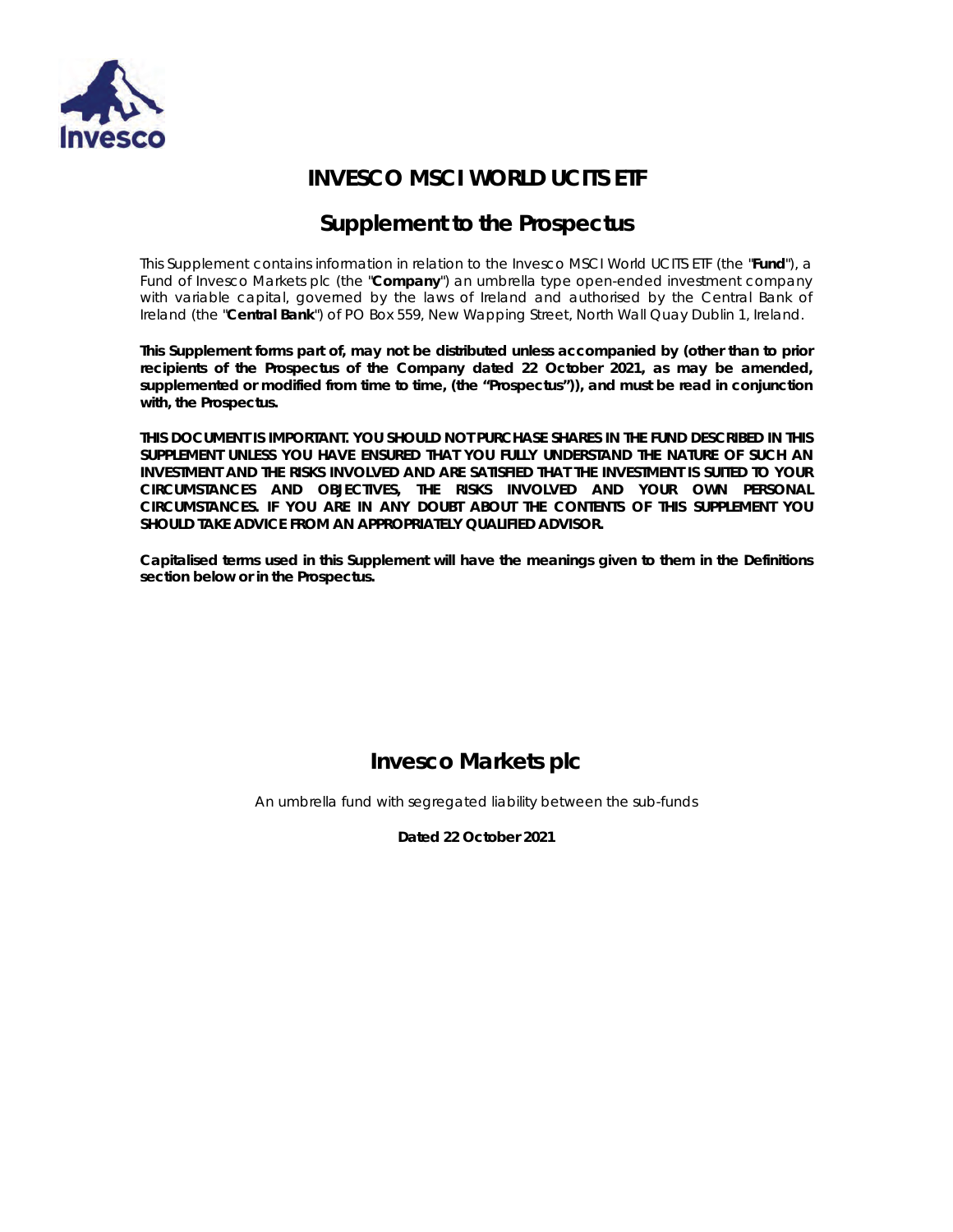# *IMPORTANT INFORMATION*

# **Suitability of Investment**

**You should inform yourself as to (a) the possible tax consequences, (b) the legal and regulatory requirements, (c) any foreign exchange restrictions or exchange control requirements and (d) any other requisite governmental or other consents or formalities which you might encounter under the laws of the country of your citizenship, residence or domicile and which might be relevant to your purchase, holding or disposal of the Shares.** 

**The Shares are not principal protected. The value of the Shares may go up or down and you may not get back the amount you have invested. See the section headed "Risk Factors" of the Prospectus and the section headed "Other Information – Risk Factors" of this Supplement for a discussion of certain risks that should be considered by you.** 

**In addition to investing in transferable securities, it is the intention of the Company to invest on behalf of the Fund principally in financial derivative instruments ("FDIs") for investment and efficient portfolio management purposes (as detailed below under "Use of Derivative Contracts") where applicable.** 

**The Fund's Shares purchased on the secondary market cannot usually be sold directly back to the Fund. Investors must buy and sell Shares on a secondary market with the assistance of an intermediary (e.g. a stockbroker) and may incur fees for doing so. In addition, investors may pay more than the current net asset value when buying units/shares and may receive less than the current net asset value when selling them.**

**Certain risks attached to investments in FDIs are set out in the Prospectus under "Risk Factors". The Directors of the Company expect that the Net Asset Value of the Fund will have medium volatility through investments in the FDIs.** 

An investment in the Shares is only suitable for you if you (either alone or with the help of an appropriate financial or other advisor) are able to assess the merits and risks of such an investment and have sufficient resources to be able to bear any losses that may result from such an investment. The contents of this document are not intended to contain and should not be regarded as containing advice relating to legal, taxation, investment or any other matters.

# **Profile of a typical investor**

A typical investor would be one who is a private or professional investor and is seeking capital appreciation over the long term. Such an investor is also one that is able to assess the merits and risks of an investment in the Shares.

# **Responsibility**

The Directors (whose names appear under the heading "**Directors of the Company**" of the Prospectus) accept responsibility for the information contained in the Prospectus and this Supplement. To the best of the knowledge and belief of the Directors (who have taken all reasonable care to ensure that such is the case) the information contained in this Supplement when read together with the Prospectus (as complemented, modified or supplemented by this Supplement) is in accordance with the facts as at the date of this Supplement and does not omit anything likely to affect the importance of such information.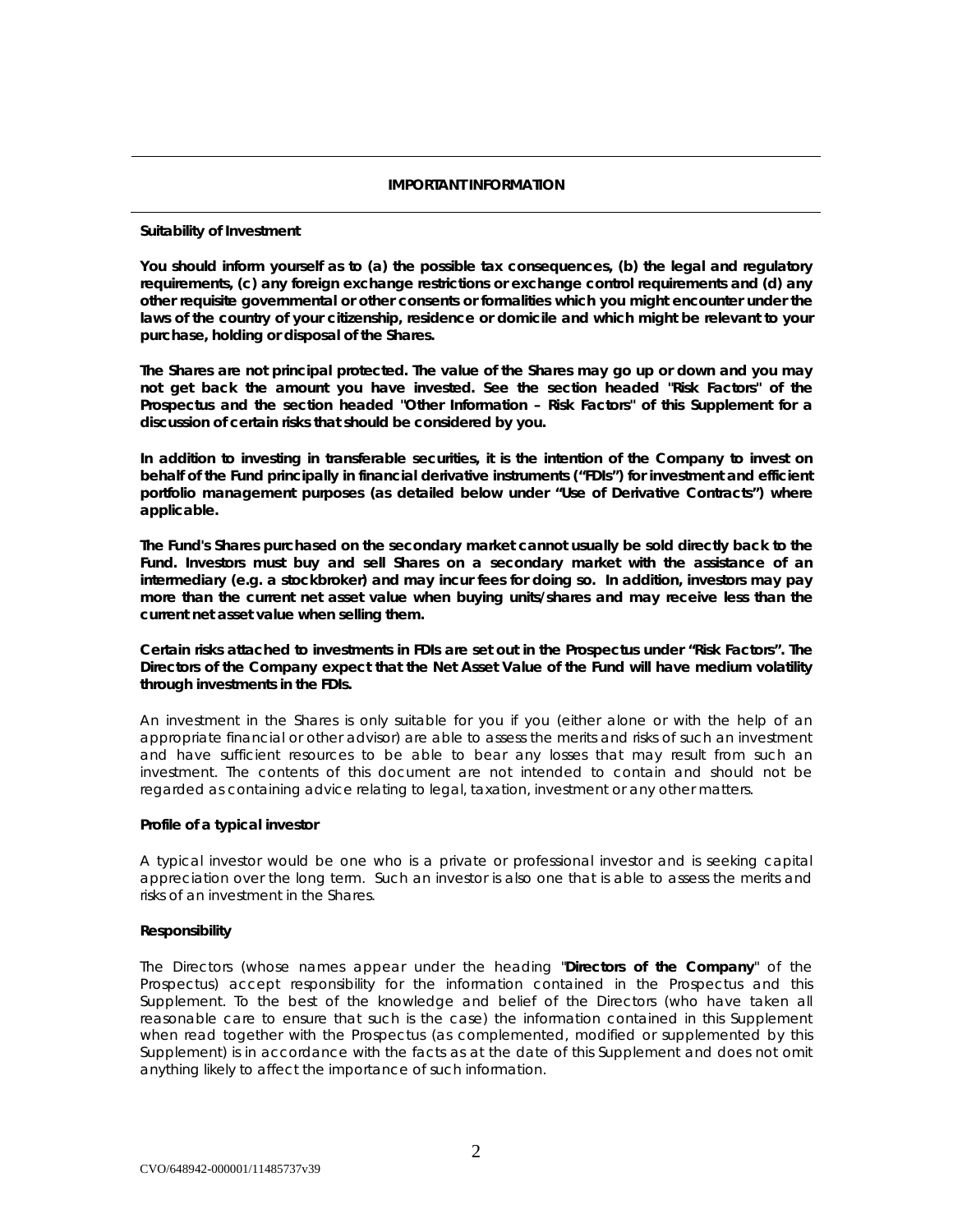#### **General**

This Supplement sets out information in relation to the Shares and the Fund. You must also refer to the Prospectus which is separate to this document and describes the Company and provides general information about offers of shares in the Company. You should not take any action in respect of the Shares unless you have received a copy of the Prospectus. Should there be any inconsistency between the contents of the Prospectus and this Supplement, the contents of this Supplement will, to the extent of any such inconsistency, prevail. This Supplement and the Prospectus should both be carefully read in their entirety before any investment decision with respect to Shares is made.

As of the date of this Supplement, the Company does not have any loan capital (including term loans) outstanding or created but unissued and no outstanding mortgages, charges or other borrowings or indebtedness in the nature of borrowings, including bank overdrafts and liabilities under acceptances or acceptance credits, hire purchase or finance lease commitments, guarantees or other contingent liabilities.

# **Distribution of this Supplement and Selling Restrictions**

Distribution of this Supplement is not authorised unless accompanied by a copy of the Prospectus and the latest annual report and audited accounts of the Company and the Fund (other than to prior recipients of the Prospectus) and if published after such report, a copy of the then latest semiannual report and unaudited accounts. The distribution of this Supplement and the offering or purchase of the Shares may be restricted in certain jurisdictions. If you receive a copy of this Supplement and/or the Prospectus you may not treat such document(s) as constituting an offer, invitation or solicitation to you to subscribe for any Shares unless, in the relevant jurisdiction, such an offer, invitation or solicitation could lawfully be made to you without compliance with any registration or other legal requirement other than those with which the Company has already complied. If you wish to apply for the opportunity to purchase any Shares, it is your duty to inform yourself of, and to observe, all applicable laws and regulations of any relevant jurisdiction. In particular, you should inform yourself as to the legal requirements of so applying, and any applicable exchange control regulations and taxes in the countries of your respective citizenship, residence or domicile.

# **Definitions**

Words and expressions defined in the Prospectus will, unless otherwise defined in this Supplement, have the same meaning when used in this Supplement.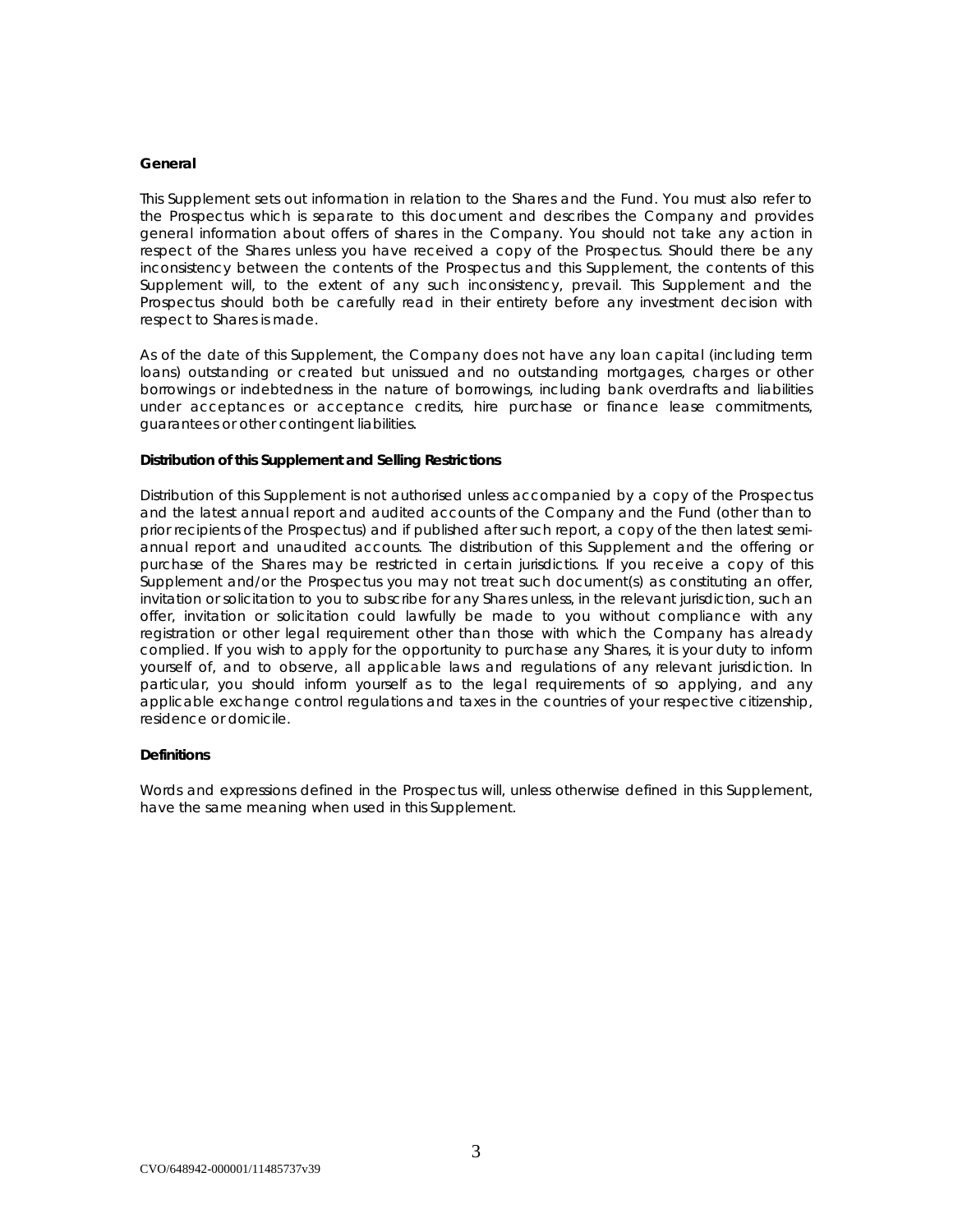# *TERMS OF THE SHARES REPRESENTING INTERESTS IN THE FUND*

# **Investment Objective**

The investment objective of the Fund is to achieve the net total return performance of the MSCI World Index (the "**Reference Index**") less fees, expenses and transaction costs.

The Reference Index is a free float adjusted market capitalisation weighted index that is designed to measure the performance of the global equities market. Further information on the components of the Reference Index is set out below under "**General Description of the Reference Index**".

# **Investment Policy**

In order to achieve the investment objective, the Company will on behalf of the Fund invest all or substantially all of the net proceeds of any issue of Shares in:

- (i) a basket of global equity securities and equity related securities (the "**Basket**") whereby the Fund, in exchange for the performance/return of the Basket with an Approved Counterparty, will receive the return of the Reference Index through unfunded Swaps being an agreement between the Fund and the Approved Counterparty to exchange one stream of cash flows against another stream pursuant to a master agreement in accordance with the requirements of the International Swaps and Derivatives Association; or
- (ii) global equities and equity related securities (which may include common stock and preferred stock) where such instruments will provide the performance of the Reference Index. The Fund will invest directly in these global equities and equity related securities as opposed to entering into a Swap as detailed at (i) above. The global equities and equity related securities may include both constituents of the Reference Index and constituents not included in the Reference Index and shall be listed and/or traded on the exchanges and markets set out in Appendix 1 of the Prospectus. Consequently, the prime criterion for selecting the individual equity and equity related securities is not their perceived attractiveness or potential growth or value but rather their suitability in terms of attaining the investment objective of delivering the performance of the Reference Index.

The current intention of the Fund is to gain exposure to the Reference Index via an unfunded Swap as detailed at (i). However, the Fund may, having due regard to the best interests of Shareholders, decide from time to time to switch partially or totally between the above described policies at (i) and (ii), and shall inform the Shareholders in advance of any such switch and the Supplement shall be updated accordingly.

Each Approved Counterparty to the Swaps and the Company on behalf of the Fund have entered into a master agreement (including any supporting agreements) and will enter into confirmations for each Swap transaction. Such confirmations may be entered into before or after the relevant transaction and may be in electronic form.

The Swaps, the Basket, global equities and equity related securities and ancillary cash held by the Fund shall constitute the "**Fund Assets**" for the purposes of the Prospectus.

The Fund will not be leveraged for investment or efficient portfolio management purposes and will therefore not be subject to any shortfall risk. Any financial obligation arising in respect of the use of the financial derivative instruments shall never exceed the available capital in the Fund.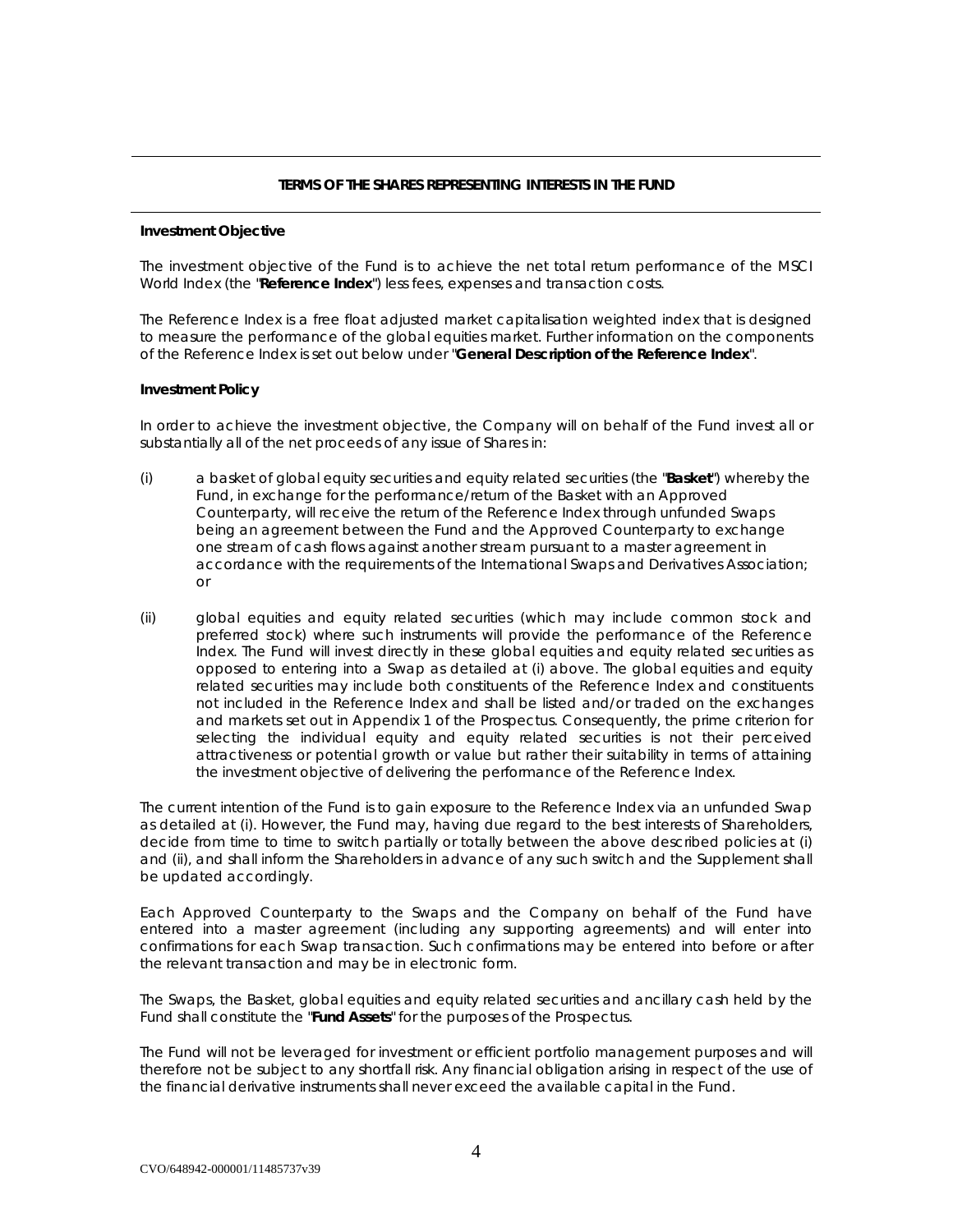Further information relevant to the Fund's investment policy is contained in the main part of the Prospectus under **"Investment Objectives and Policies"** and under **"Investment Restrictions"**.

The investments underlying the Fund do not take into account the EU criteria for environmentally sustainable economic activities outlined in Regulation (EU) 2020/852 of the European Parliament and of the Council of 18 June 2020 on the establishment of a framework to facilitate sustainable investment.

#### **Index Tracking Strategy**

The Manager aims to keep the "**Tracking Error**" of the Fund (being the standard deviation of the difference in returns between the Fund and the Reference Index) below or equal to 0.50% under normal market conditions. However, exceptional circumstances may arise which cause the Fund's Tracking Error to exceed 0.50%.

# **Use of Derivative Contracts**

#### *Swaps*

As per the investment policy, the Fund may enter into Swaps to receive the net total return performance of the Reference Index. For the avoidance of doubt, the Approved Counterparty may, where necessary, provide appropriate Collateral to the Company, on behalf of the relevant Fund, in accordance with the Investment Restrictions so that the Company's risk exposure to the Approved Counterparty is reduced to the extent required by the Central Bank.

In order to reduce the tracking difference and/or improve the performance of the Fund, the return on the index provided for the purposes of calculating the Swap may reflect a lower rate of withholding tax than ordinarily applied within the Reference Index.

The Swaps may be terminated by either party at any time at their fair value or on the occurrence of certain events with respect to either the Fund or the Approved Counterparty including, but not limited to, an event of default (such as a failure to pay, breach of agreement or bankruptcy) or a termination event (which is not due to the fault of either party, for example, illegality or a tax event).

If the Swaps are terminated, due to an event of default or termination event, a close-out amount will be determined with respect to the Swaps. An amount equal to the relevant close-out amount (calculated in accordance with the terms of the Swaps) or such other amount as agreed between the parties will be settled between the Approved Counterparty and the Fund. The Swaps will at all times be valued in accordance with the provisions of the Prospectus. The Fund may then enter into new Swaps unless the Directors resolve that it is inadvisable to enter into new Derivative Contracts, or to invest directly in the underlying securities of the Reference Index or, if the Directors determine that there is no reasonable way to achieve the net total return performance of the Reference Index, the Fund may be terminated in accordance with the provisions of the Prospectus.

The Swaps are unfunded payments and are linked to the return on the Basket. The Swap provides the difference between the payments received for the Basket and the performance of the Reference Index.

**The Company on behalf of the Fund has filed with the Central Bank its risk management policy which enables it to accurately measure, monitor and manage the various risks associated with the use of Financial Derivative Instruments. The Company will, on request, provide supplementary information to Shareholders relating to the risk management methods employed, including the quantitative limits that are applied and any recent developments in the risk and yield characteristics of the main categories of investments.**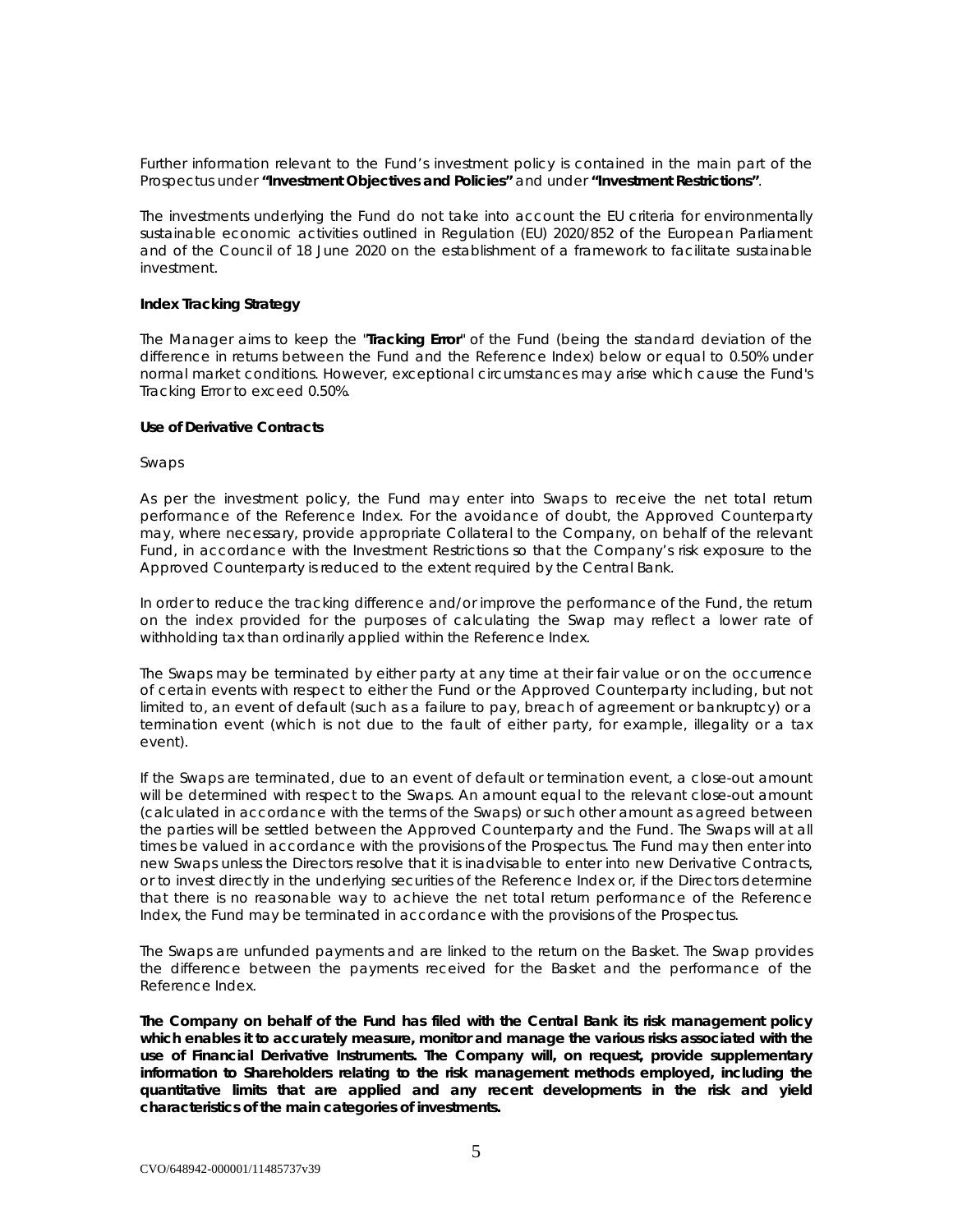**The Company will use the commitment approach for the purposes of calculating global exposure for the Fund. The Fund's total exposure to the Reference Index will be limited to 100% of Net Asset Value.** 

#### **Investment Restrictions**

Investors in particular must note that the general investment restrictions set out under "**Investment Restrictions**" in the Prospectus apply to the Fund.

The Fund shall not invest more than 10% of its net assets in other UCITS or other open or closed ended CIS.

#### **Efficient Portfolio Management**

Further information on efficient portfolio management is contained in the main body of the Prospectus under the heading "**Use of Financial Derivative Instruments and Efficient Portfolio Management**".

#### **Collateral Policy**

Further information on the collateral policy is contained in the main body of the Prospectus under the heading "**Collateral Policy**".

The Fund may post or receive collateral in accordance with the Company's collateral policy.

#### **Consequences of Disruption Events**

Upon the occurrence of a Disruption Event (and without limitation to the Directors personal powers as further described in the Prospectus) an Approved Counterparty may make adjustments to determine the value of the relevant Swaps and the Net Asset Value may be affected by such adjustment; and/or the Directors may (i) temporarily suspend the calculation of the Net Asset Value and any subscription, repurchase and exchange of Shares in accordance with the provisions of the Prospectus under the section "**Suspension of Calculation of Net Asset Value**"; and/or (ii) the Directors may, in certain circumstances as set out in the Prospectus, terminate the Fund.

# **Limited Recourse**

A Shareholder will solely be entitled to look to the assets of the Fund in respect of all payments in respect of its Shares. If the realised net assets of the Fund are insufficient to pay any amounts payable in respect of the Shares, the Shareholder will have no further right of payment in respect of such Shares nor any claim against or recourse to any of the assets of any other Fund or any other asset of the Company.

#### **Leverage**

The Fund does not use leverage in its investments methods or contain any leveraged instrument.

#### **Borrowings**

In accordance with the general provisions set out in the Prospectus under the heading "**Borrowing and Lending Powers**", the Company on behalf of the Fund may borrow up to 10% of the Net Asset Value of the Fund on a temporary basis. Such borrowings may only be used for short term liquidity purposes to cover the redemption of Shares.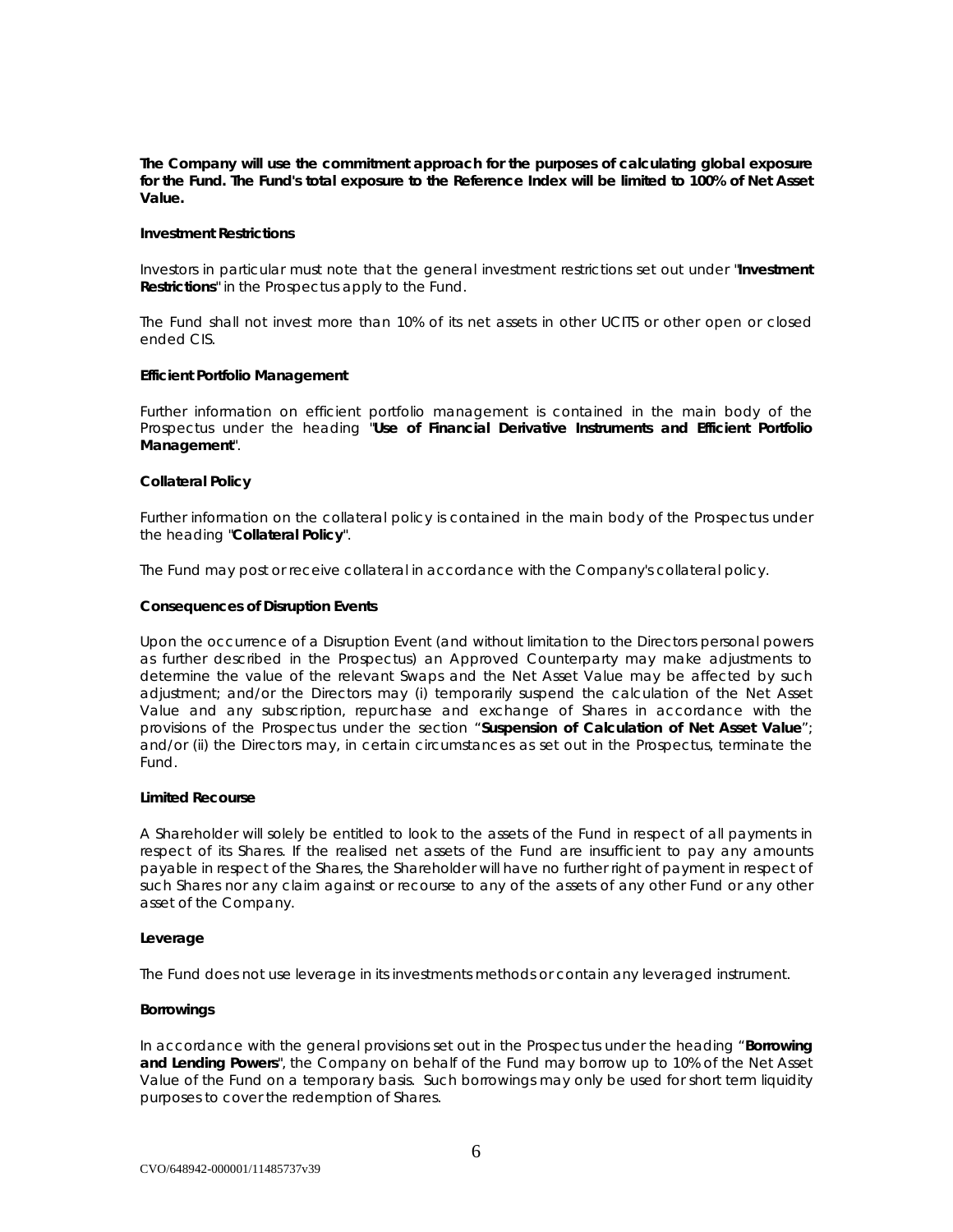# **Dividend Policy**

There are no dividend entitlements for the Class Acc Shares.

With respect to Class Dist Shares only and at the discretion of the Board of Directors, the Fund aims to pay quarterly dividends usually on or around 20 March, 20 June, 20 September and 20 December in each year calculated by reference to the embedded reinvested dividends within the Reference Index during the relevant dividend period less taxes or other withholding. The Reference Index seeks to track the price performance of the companies contained within the Reference Index and distributions made by those companies. There is no guarantee that any dividend will be paid. It should be noted that the payment of any dividend will be calculated in a manner such that the declared dividend will never be more than the excess performance of the total return performance of the Fund as calculated by reference to the price return performance of the Reference Index, over the relevant calculation period.

The Company will declare dividends in accordance with the terms of the Prospectus. Only investors who purchase Shares prior to the date on which the relevant dividend is declared by the Board of Directors and remain in the Fund until the date on which the Board of Directors pay the relevant dividend, will receive the declared dividend, otherwise they are not entitled to such dividend. Details relating to the declaration and payment of dividends shall be set out on the Website. One of the economic consequences of the payment of a dividend (if any) is that the Net Asset Value of the Class Dist Shares will be reduced accordingly.

# **Trading**

Application has been made to the Deutsche Börse and/or such other exchanges as the Directors may determine from time to time (the "**Relevant Stock Exchanges**") for listing and/or admission to trading of the Shares issued and available to be issued on the main market of each of the Relevant Stock Exchanges on or about the Launch Date. This Supplement and the Prospectus together comprise listing particulars for the purposes of trading on the main market of each of the Relevant Stock Exchanges.

# **Exchange Traded Fund**

The Fund is an Exchange Traded Fund ("**ETF**"). The Shares of this Fund are fully transferable among investors and will be listed and/or traded on the Relevant Stock Exchanges. It is envisaged that Shares will be bought and sold by private and professional investors in the secondary market in the same way as the ordinary shares of a listed trading company.

| General Information Relating to the Fund |  |  |
|------------------------------------------|--|--|
|                                          |  |  |

| Type                 | Open-ended.                                                                                                                                                                                                                                                                                                                                                                                |
|----------------------|--------------------------------------------------------------------------------------------------------------------------------------------------------------------------------------------------------------------------------------------------------------------------------------------------------------------------------------------------------------------------------------------|
| <b>Base Currency</b> | USD.                                                                                                                                                                                                                                                                                                                                                                                       |
| <b>Business Day</b>  | A day (other than a Saturday or a Sunday) on which the United States<br>Federal Reserve System is open or such other day or days that the Directors<br>may determine and notify to Shareholders in advance.                                                                                                                                                                                |
| Dealing Day          | Any Business Day. However, some Business Days will not be Dealing Days<br>where, for example, markets on which the Fund's Assets are listed or traded<br>or markets relevant to the Reference Index are closed provided there is at<br>least one Dealing Day per fortnight, subject always to the Directors'<br>discretion to temporarily suspend the determination of the Net Asset Value |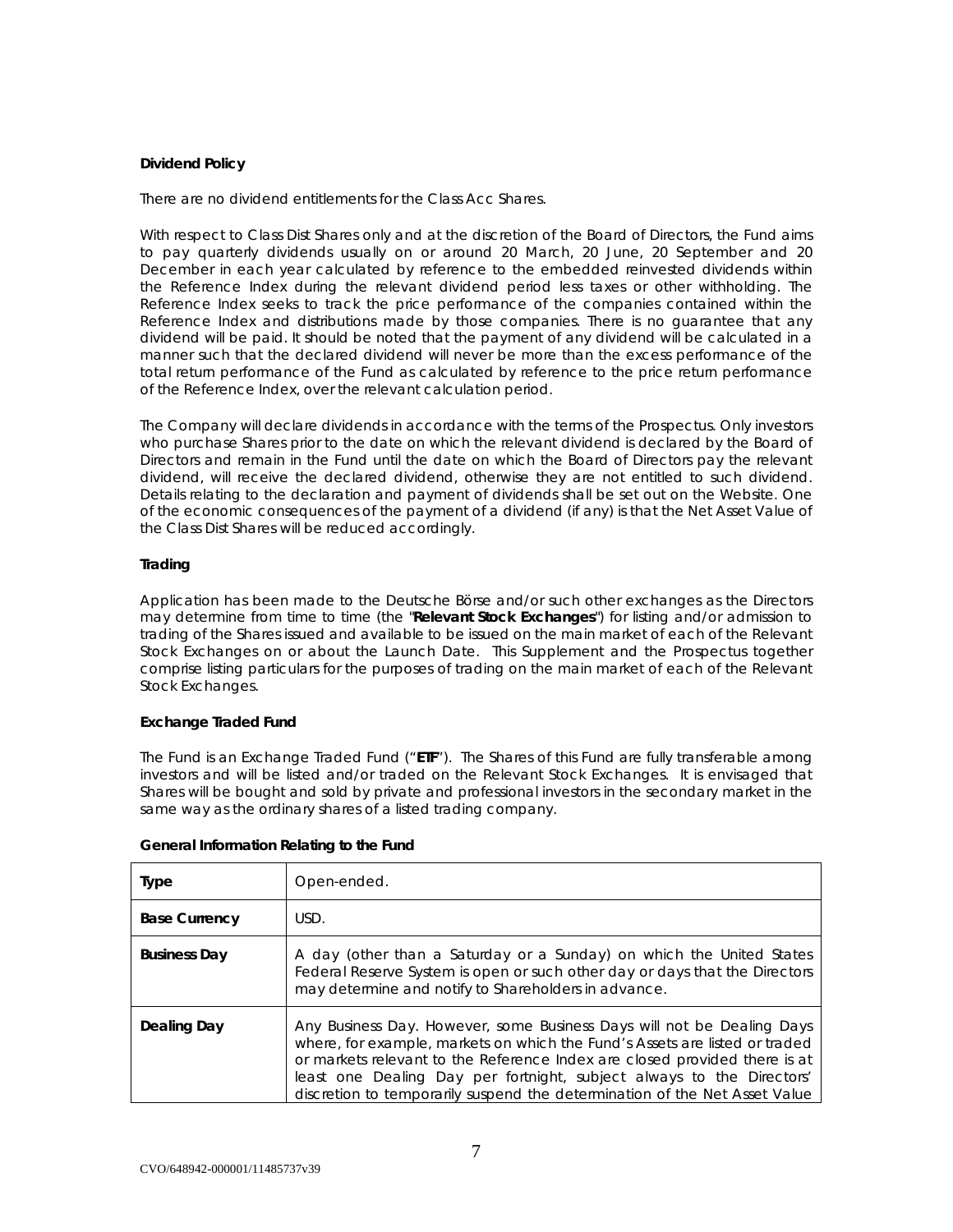|                                                                   | and the sale, conversion and/or redemption of Shares in the Company or<br>any Fund in accordance with the provisions of the Prospectus and the<br>Articles.<br>The Investment Manager produces dealing calendars which detail in<br>advance the Dealing Days for each Fund. The dealing calendar may be<br>amended from time to time by the Investment Manager where, for<br>example, the relevant market operator, regulator or exchange (as<br>applicable) declares a relevant market closed for trading and/or settlement<br>(such closure may be made with little or no notice to the Investment<br>Manager).<br>The dealing calendar for the Fund is available from the Manager. |
|-------------------------------------------------------------------|---------------------------------------------------------------------------------------------------------------------------------------------------------------------------------------------------------------------------------------------------------------------------------------------------------------------------------------------------------------------------------------------------------------------------------------------------------------------------------------------------------------------------------------------------------------------------------------------------------------------------------------------------------------------------------------|
|                                                                   |                                                                                                                                                                                                                                                                                                                                                                                                                                                                                                                                                                                                                                                                                       |
| <b>Dealing Deadline</b>                                           | 17:00 (Dublin time) one calendar day (other than a Saturday or Sunday)<br>before the relevant Dealing Day. No subscription, exchange or redemption<br>applications may be accepted after the Valuation Point.                                                                                                                                                                                                                                                                                                                                                                                                                                                                         |
| Subscriptions,<br><b>Exchanges and</b><br>Repurchases In-<br>Kind | All subscriptions, exchanges and repurchases in-kind can only take place<br>through an Authorised Participant or other representative appointed by the<br>Company in the relevant jurisdiction.                                                                                                                                                                                                                                                                                                                                                                                                                                                                                       |
| <b>Launch Date</b>                                                | Means 17 March 2009 in respect of the Class Acc Shares.                                                                                                                                                                                                                                                                                                                                                                                                                                                                                                                                                                                                                               |
| <b>Minimum Fund Size</b>                                          | USD 30,000,000.                                                                                                                                                                                                                                                                                                                                                                                                                                                                                                                                                                                                                                                                       |
| <b>Initial Offer Period</b>                                       | The Initial Offer Period in respect of Class Dist Shares will remain open from<br>9.00 a.m. (Dublin time) on 26 October 2021 until 5.00 p.m. (Dublin time) on<br>25 April 2022 or such earlier or later date as the Directors may determine.                                                                                                                                                                                                                                                                                                                                                                                                                                          |
| <b>Valuation Point</b>                                            | Close of business on the relevant Dealing Day by reference to which the<br>Net Asset Value per Share of the Fund is determined. At all times the<br>Valuation Point will be after the Dealing Deadline.                                                                                                                                                                                                                                                                                                                                                                                                                                                                               |
| <b>Settlement Date</b>                                            | 2 Business Days after the relevant Dealing Day.                                                                                                                                                                                                                                                                                                                                                                                                                                                                                                                                                                                                                                       |
| Website                                                           | etf.invesco.com - Information on portfolio composition and details of the<br>indicative net asset value are set out on the Website.                                                                                                                                                                                                                                                                                                                                                                                                                                                                                                                                                   |

# **Description of the Shares**

| <b>Share Class</b>              | $"$ Acc $"$                                             |
|---------------------------------|---------------------------------------------------------|
| Minimum Initial<br>Subscription | USD 5,000,000 unless the Directors determine otherwise. |
| Minimum<br>Subscription         | USD 5,000,000 unless the Directors determine otherwise. |
| Minimum<br>Redemption<br>Amount | USD 5,000,000 unless the Directors determine otherwise. |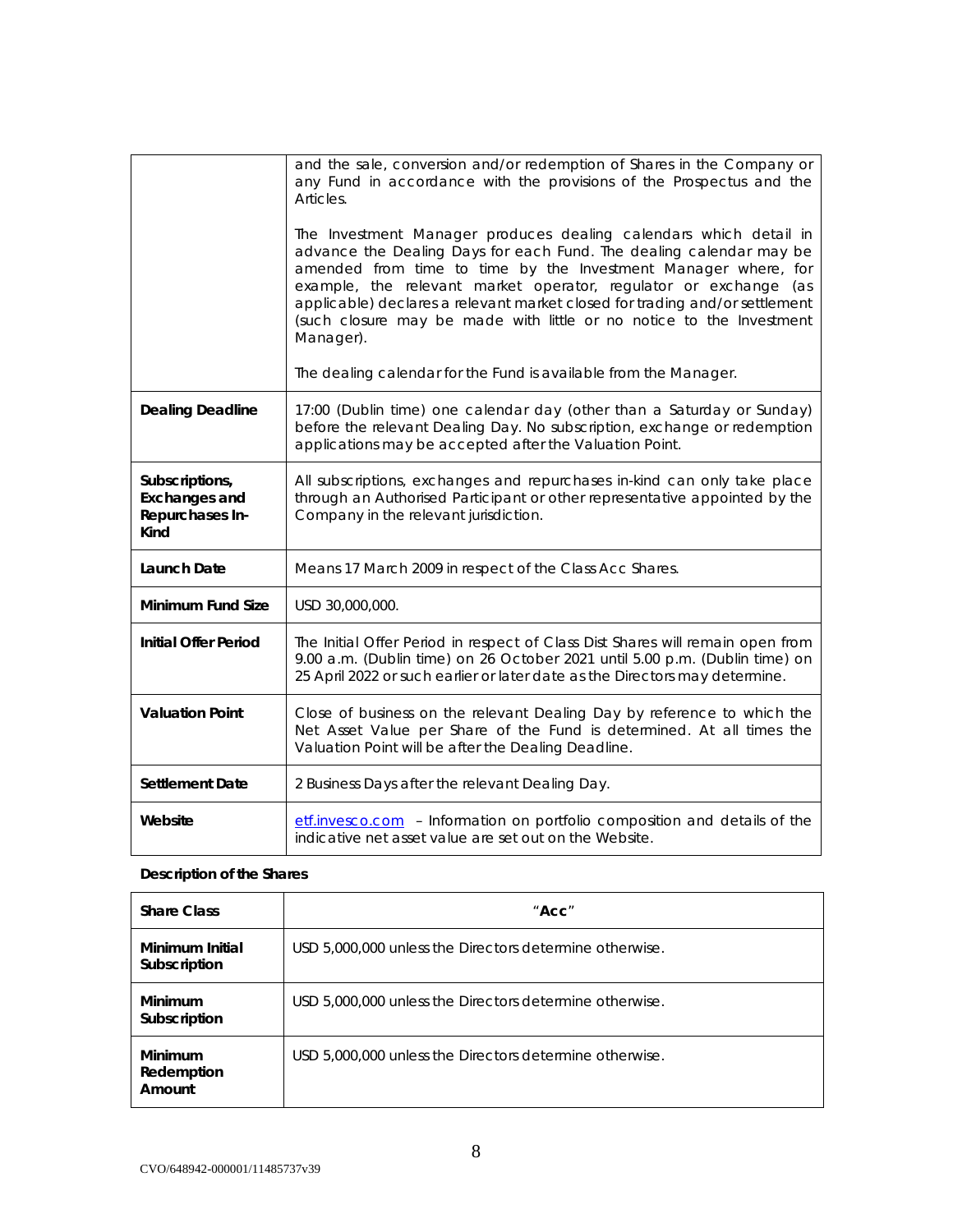| Minimum Holding | N/A. |
|-----------------|------|
|-----------------|------|

| <b>Share Class</b>              | "Dist"                                                                                                                                                                                                                                                                         |  |  |
|---------------------------------|--------------------------------------------------------------------------------------------------------------------------------------------------------------------------------------------------------------------------------------------------------------------------------|--|--|
| <b>Initial Issue Price</b>      | Means in Euro, the official closing level of the Reference Index on the Business<br>Day preceding the Launch Date divided by 179.                                                                                                                                              |  |  |
|                                 | For example, if on 21 October 2021 the official closing level of the Reference<br>Index was 7170.099 and assuming the Fund launched on the following Business<br>Day (i.e. the Launch Date), the Initial Issue Price of the Class Dist Shares in the<br>Fund would be 40,0564. |  |  |
|                                 | Investors should note that the initial Issue Price of the Shares on the Launch<br>Date will be available from the Administrator and on etf. invesco.com.                                                                                                                       |  |  |
| Minimum Initial<br>Subscription | USD 5,000,000 unless the Directors determine otherwise.                                                                                                                                                                                                                        |  |  |
| Minimum<br>Subscription         | USD 5,000,000 unless the Directors determine otherwise.                                                                                                                                                                                                                        |  |  |
| Minimum<br>Redemption<br>Amount | USD 5,000,000 unless the Directors determine otherwise.                                                                                                                                                                                                                        |  |  |
| Minimum<br>Holding              | N/A                                                                                                                                                                                                                                                                            |  |  |

# **Intra-Day Portfolio Value ("iNAV")**

Further information on intra-day portfolio value is contained in the main body of the Prospectus under the heading "**Intra-Day Portfolio Value**".

# **Fees and Expenses**

The following fees will be incurred on each Share by Shareholders (which accordingly will not be incurred by the Company on behalf the Fund and will not affect the Net Asset Value of the Fund):

| <b>Share Class</b>         | $"$ Acc $"$ | "Dist"      |
|----------------------------|-------------|-------------|
| <b>Subscription Charge</b> | Up to $5%$  | Up to $5%$  |
| <b>Redemption Charge</b>   | Up to $3\%$ | Up to $3\%$ |

The Subscription Charge is deducted from the investment amount received from an investor for subscription for Shares. Such Subscription Charge is payable to the Manager.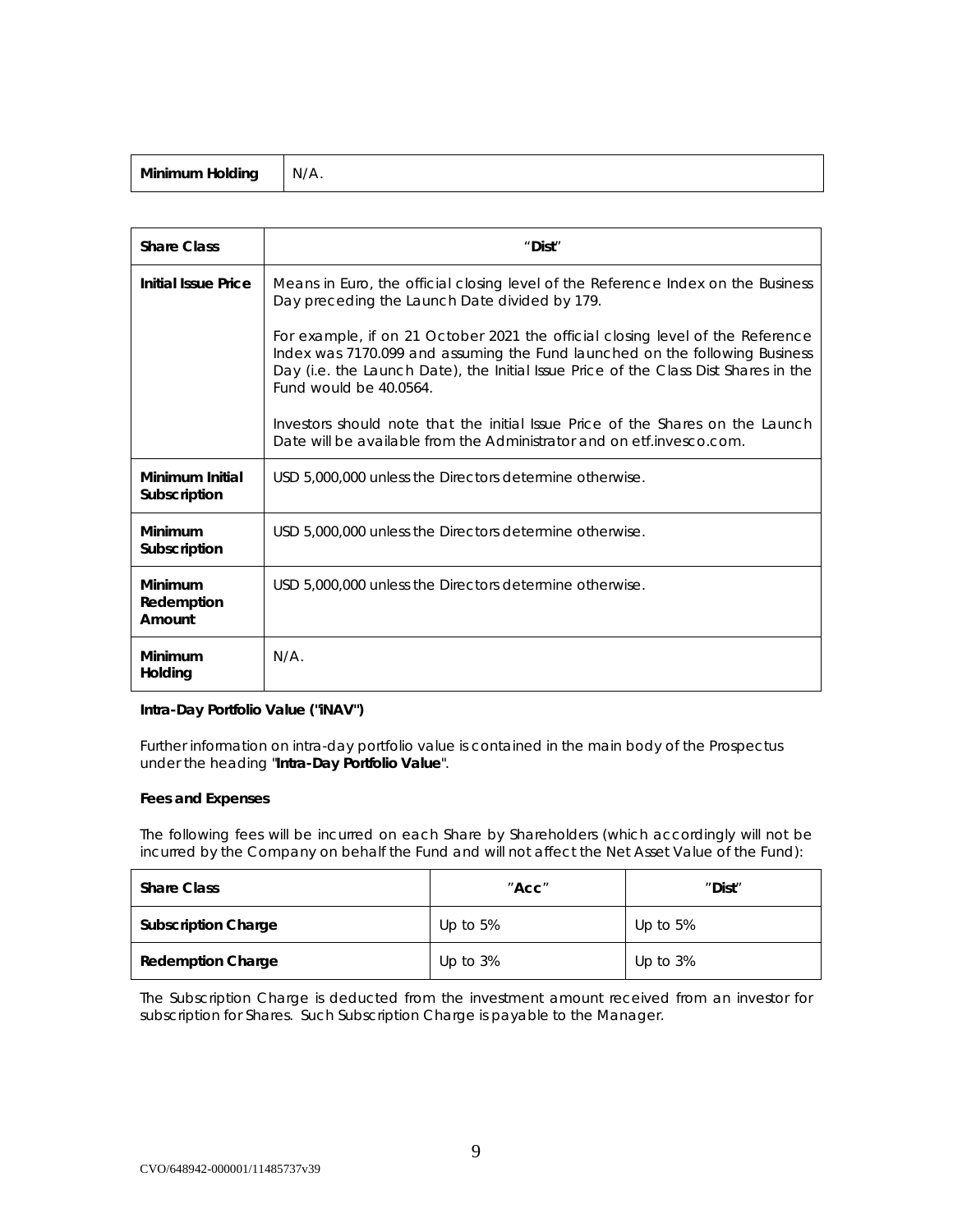The following fees and expenses will be incurred by the Company on behalf of the Fund and will affect the Net Asset Value of the relevant Share Class of the Fund.

| <b>Share Class</b> | $"$ Acc $"$                                                                                                                                                             | "Dist"                          |
|--------------------|-------------------------------------------------------------------------------------------------------------------------------------------------------------------------|---------------------------------|
| Management<br>Fee  | Up to 0.19% per annum or such lower   Up to 0.19% per annum or such lower<br>amount as may be advised to amount as may be advised to<br>Shareholders from time to time. | Shareholders from time to time. |

The Management Fee, a percentage of the Net Asset Value of the relevant Class of Shares (plus VAT, if any), is payable by the Company out of the Fund Assets to the Manager. The Management Fee will accrue on each day and will be calculated on each Dealing Day and paid monthly in arrears. The Manager will pay out of its fees (and not out of the assets of the Fund) the fees and expenses (where appropriate) of the Investment Manager, the Administrator, the Depositary, the Directors and the ordinary fees, expenses and costs incurred by the Fund that include Setting Up Costs and Other Administrative Expenses as described in the Prospectus. To assist with meeting some of the Fund's costs (including fees of the Investment Manager, the Administrator, the Depositary and the index licence costs) the Manager may request a fees contribution from the Approved Counterparties (further details are available on request).

This section headed "**Fees and Expenses**" should be read in conjunction with the section headed "**Fees and Expenses**" in the Prospectus.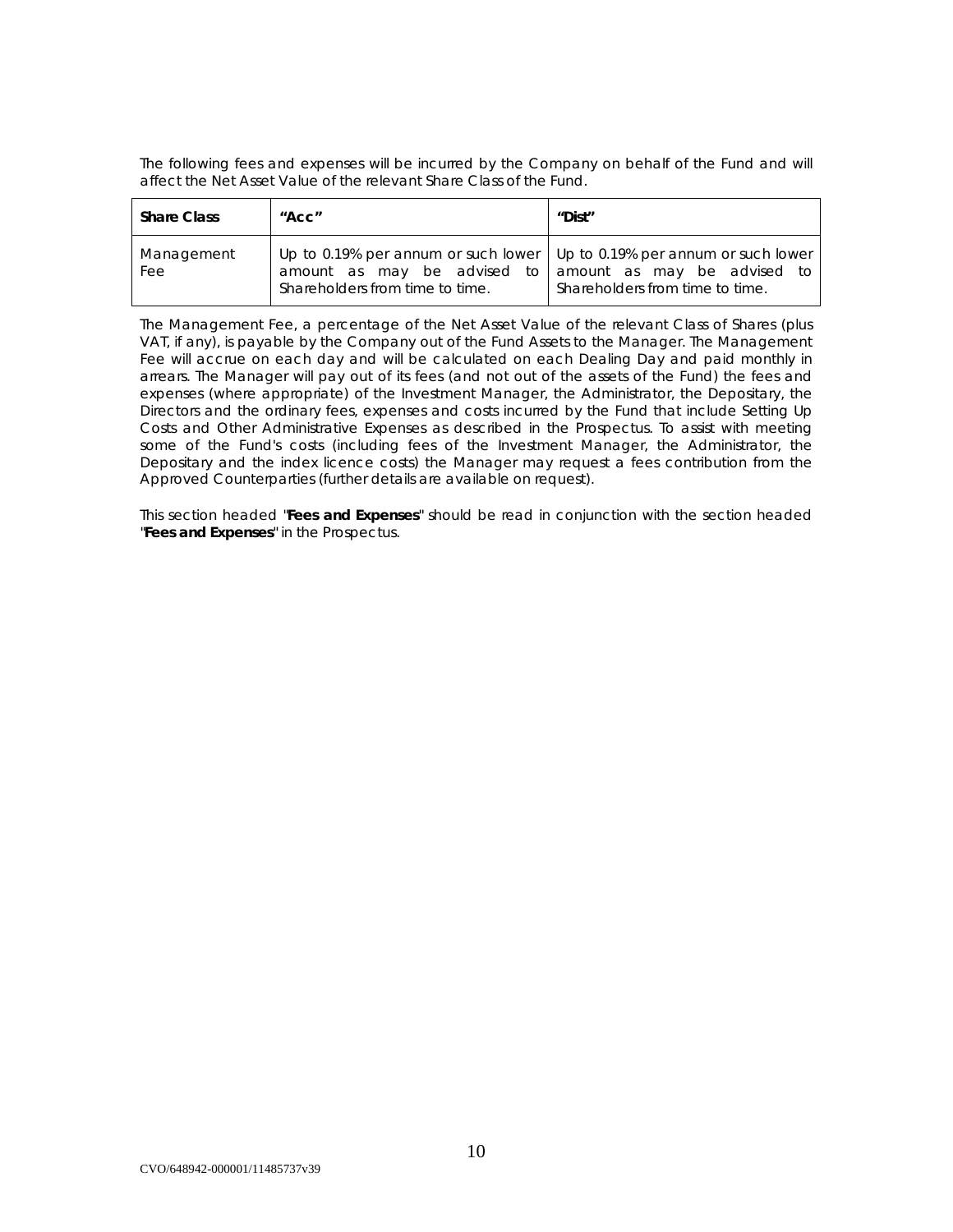# *GENERAL DESCRIPTION OF THE REFERENCE INDEX*

The Reference Index is the MSCI World Index (the "**Reference Index**"). The Reference Index is further described below but only represents an extract of information available from public sources and neither the Directors, the Manager, MSCI Barra or such other successor sponsor to the Reference Index (the "**Index Provider**") nor the Investment Manager take any responsibility for the accuracy or completeness of such information.

The Reference Index draws its constituents from energy, materials, industrials, consumer discretionary, consumer staples, health care, financials, information technology, telecommunications and utilities sectors. The Reference Index is comprised of 1,738 stocks from Austria, Australia, Belgium, Canada, Switzerland, Germany, Denmark, Spain, Finland, France, United Kingdom, Greece, Hong Kong, Ireland, Italy, Japan, the Netherlands, Norway, New Zealand, Portugal, Sweden, Singapore and the United States. The Reference Index is rebalanced on a quarterly basis.

The rebalancing frequency of the Reference Index has no direct impact on the transaction costs associated with the Fund itself as any rebalancing within the Reference Index is not expected to require any higher frequency of position turnover in the Fund than would otherwise be the case were the Reference Index to be static.

The Manager monitors the investment restrictions applicable to the Fund. As soon as the Manager becomes aware that the weighting of any particular component stock in the Reference Index exceeds the permitted investment restrictions, the Manager will seek to either unwind that particular position or reduce the Fund's exposure to that component stock to ensure that the Fund at all times operates within the permitted investment restrictions and complies with the requirements of the UCITS Regulations.

# **Index Provider and Website**

The Reference Index is sponsored by MSCI Barra and more details on the Reference Index can be found at [www.mscibarra.com.](http://www.mscibarra.com/)

# **Publication**

The level of the Reference Index will be published on the MSCI Barra page: [www.mscibarra.com.](file://iesto01/tshomefs$/CZU.DUBLIN/NRPortbl/Dublin/CZU/www.mscibarra.com)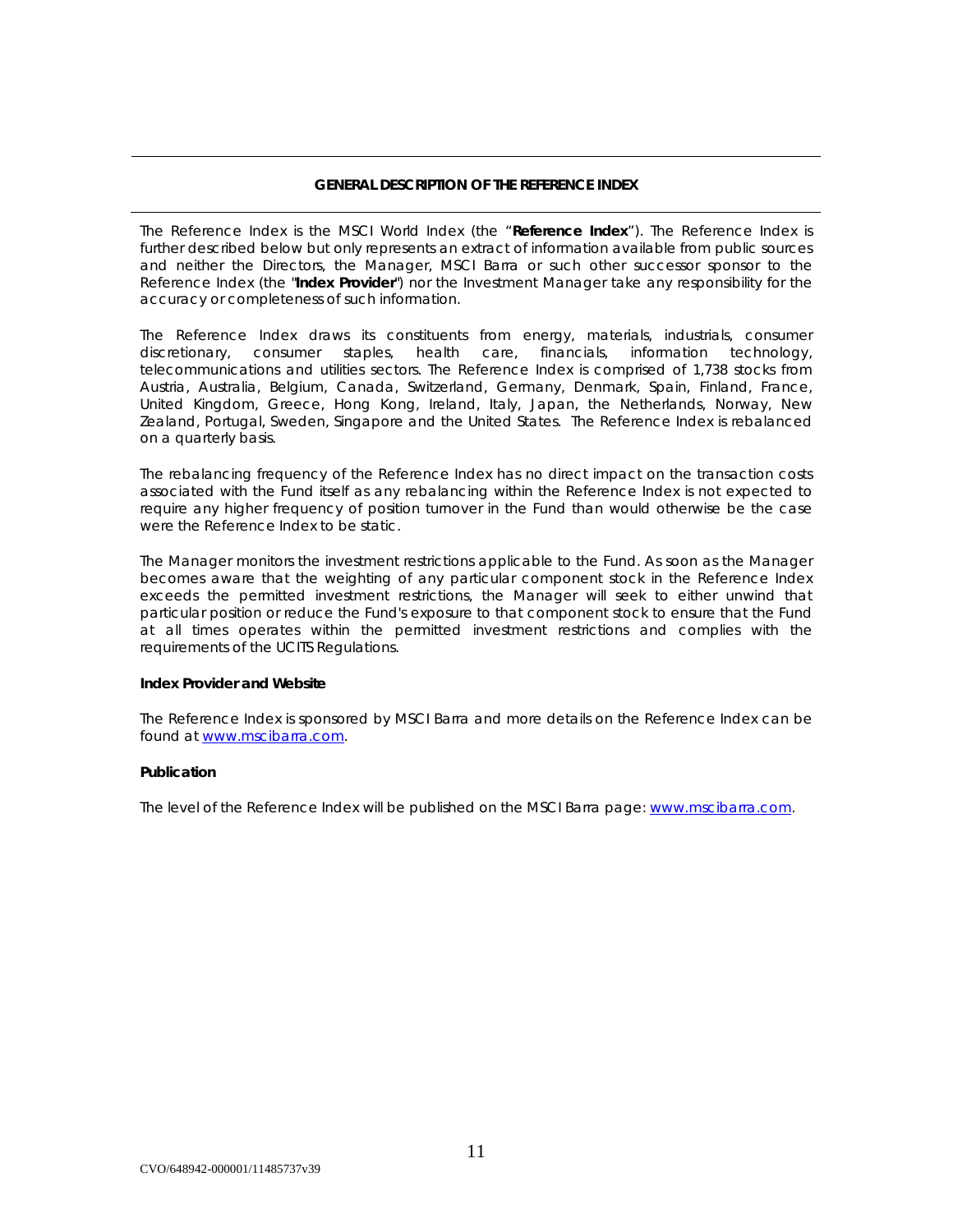# *OTHER INFORMATION*

# **Risk Factors**

Certain risks relating to the Shares are set out under the heading "**Risk Factors**" in the Prospectus. In addition, Shareholders must also note that:

- (a) The value of investments and the income from them, and therefore the value of and income from the Shares relating to each Fund can go down as well as up and an investor may not get back the amount invested. The Fund's exposure is linked to the components performance of the Reference Index which, in turn, is exposed to general market movements (negative as well as positive).
- (b) The return payable under the Swaps with an Approved Counterparty is subject to the credit risk of the Approved Counterparty. In addition, the Approved Counterparty will act as the calculation agent under the Swaps (the "**Calculation Agent**"). Shareholders should note that not only will they be exposed to the credit risk of the Approved Counterparty but also potential conflicts of interest in the performance of the function of Calculation Agent by the Approved Counterparty. The Approved Counterparty has undertaken to use its reasonable endeavours to resolve any such conflicts of interest fairly (having regard to its respective obligations and duties) and to ensure that the interests of the Company and the Shareholders are not unfairly prejudiced. The Directors believe that the Approved Counterparty is suitable and competent to perform such functions. In addition the valuations provided by the Approved Counterparty in its role as Calculation Agent will be verified at least weekly by a party independent of the Approved Counterparty who shall either be the Administrator or sourced by the Administrator as appropriate and who has been approved for such purpose by the Depositary.
- (c) The sub-funds of the Company are segregated as a matter of Irish law and as such, in Ireland, the assets of one sub-fund will not be available to satisfy the liabilities of another sub-fund. However, it should be noted that the Company is a single legal entity which may operate or have assets held on its behalf or be subject to claims in other jurisdictions which may not necessarily recognise such segregation. There can be no guarantee that the courts of any jurisdiction outside Ireland will respect the limitations on liability as set out above.
- (d) If a Disruption Event or an Index Disruption and Adjustment Event occurs, the Calculation Agent and the Investment Manager may make such determinations and/or adjustments to determine the net total return performance of the Reference Index (in the case of the Investment Manager) and/or the Swap (in the case of the Calculation Agent). The Net Asset Value may be affected by such adjustment.
- (e) Whilst the Company has the right to use and reference the Reference Index in connection with the Fund in accordance with the terms of the Reference Index licence, in the event that the licence is terminated the Fund will be terminated or if any other Index Disruption and Adjustment Event occurs, adjustments may be made to the terms of the Swaps after negotiation with each Approved Counterparty to account for any such event including adjustment to the Reference Index or the calculation of the Reference Index level which may have a significant impact on the Net Asset Value of the Fund.
- (f) There can be no assurance that the Reference Index will be successful at producing positive returns consistently or at all. The Index Provider makes no representation or warranty, express or implied, that the Reference Index will produce positive returns at any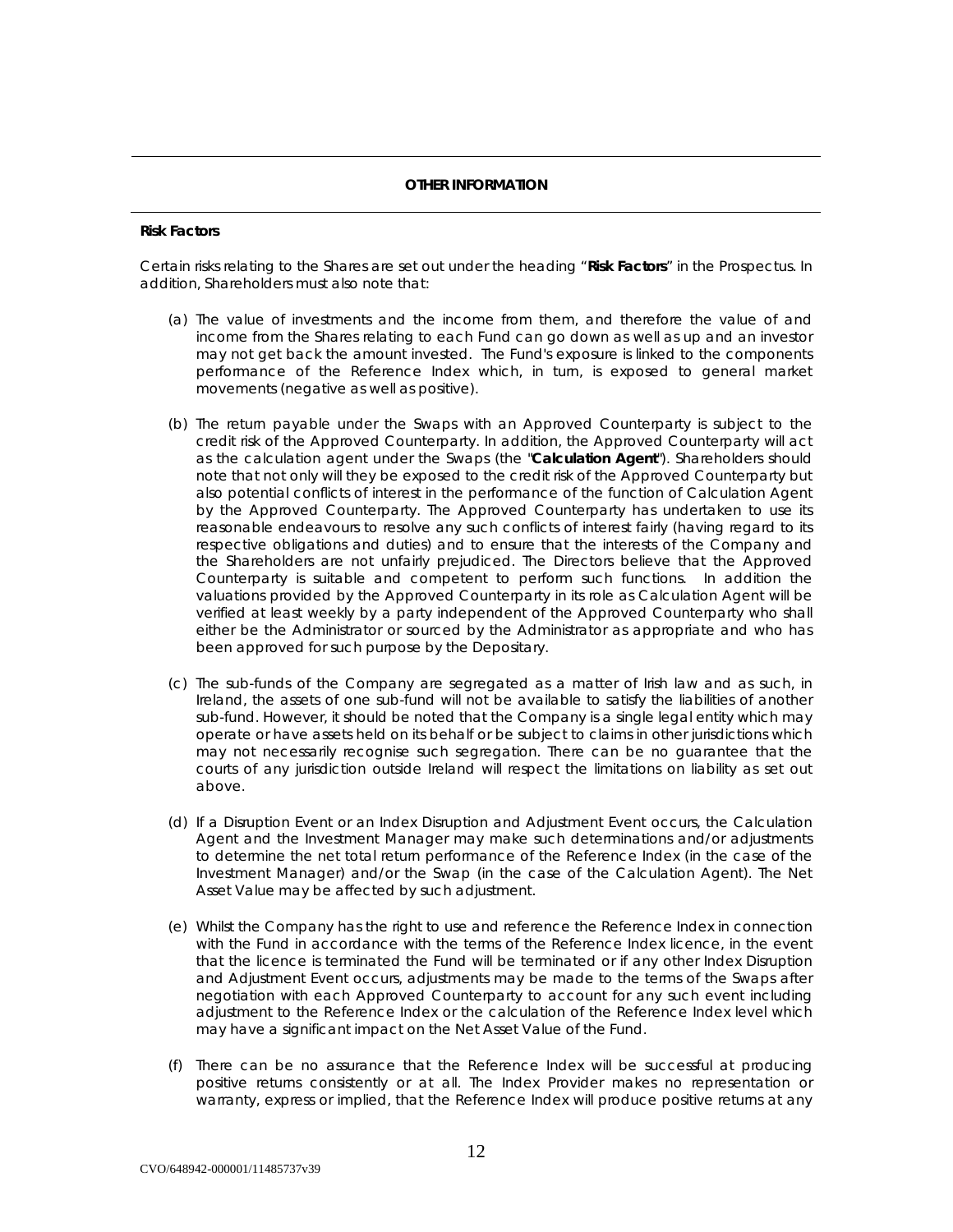time. Furthermore, it should be noted that the results that may be obtained from investing in any financial product linked to the Reference Index or otherwise participating in any transaction linked to the Reference Index may be significantly different from the results that could theoretically be obtained from a direct investment in the component stocks in respect of the Reference Index.

(g) Subject to certain pre-defined parameters, it is possible that the methodology used to calculate the Reference Index or the formulae underlying the Reference Index could change and such change may result in a decrease in the performance of the Reference Index. As such, aspects of the Reference Index could change in the future, including, without limitation, the methodology and third party data sources. Any changes may be made without regard to the interests of a holder of any product linked to the Reference Index. Additionally, the Reference Index was created by the Index Provider, who has the right to permanently cancel the Reference Index at any time, such cancellation may have a material adverse effect on any linked investments or transactions.

# **Investors should also refer to the Prospectus for additional disclosure of risks and conflicts of interest.**

An English version of a term-sheet summarising the general terms of all derivative contracts, such as swap agreements, are available to investors upon request at the Company's registered office.

# **Disclaimers**

THIS FUND IS NOT SPONSORED, ENDORSED, SOLD OR PROMOTED BY MSCI INC. ("**MSCI**"), ANY OF ITS AFFILIATES, ANY OF ITS INFORMATION PROVIDERS OR ANY OTHER THIRD PARTY INVOLVED IN, OR RELATED TO, COMPILING, COMPUTING OR CREATING ANY MSCI INDEX (COLLECTIVELY, THE "**MSCI**  PARTIES"). THE MSCI INDEXES ARE THE EXCLUSIVE PROPERTY OF MSCI. MSCI AND THE MSCI INDEX NAMES ARE SERVICE MARK(S) OF MSCI OR ITS AFFILIATES AND HAVE BEEN LICENSED FOR USE FOR CERTAIN PURPOSES BY SOURCE UK SERVICES LIMITED. NONE OF THE MSCI PARTIES MAKES ANY REPRESENTATION OR WARRANTY, EXPRESS OR IMPLIED, TO THE ISSUER OR OWNERS OF THIS FUND OR ANY OTHER PERSON OR ENTITY REGARDING THE ADVISABILITY OF INVESTING IN FUNDS GENERALLY OR IN THIS FUND PARTICULARLY OR THE ABILITY OF ANY MSCI INDEX TO TRACK CORRESPONDING STOCK MARKET PERFORMANCE. MSCI OR ITS AFFILIATES ARE THE LICENSORS OF CERTAIN TRADEMARKS, SERVICE MARKS AND TRADE NAMES AND OF THE MSCI INDEXES WHICH ARE DETERMINED, COMPOSED AND CALCULATED BY MSCI WITHOUT REGARD TO THIS FUND OR THE ISSUER OR OWNERS OF THIS FUND OR ANY OTHER PERSON OR ENTITY. NONE OF THE MSCI PARTIES HAS ANY OBLIGATION TO TAKE THE NEEDS OF THE ISSUER OR OWNERS OF THIS FUND OR ANY OTHER PERSON OR ENTITY INTO CONSIDERATION IN DETERMINING, COMPOSING OR CALCULATING THE MSCI INDEXES. NONE OF THE MSCI PARTIES IS RESPONSIBLE FOR OR HAS PARTICIPATED IN THE DETERMINATION OF THE TIMING OF, PRICES AT, OR QUANTITIES OF THIS FUND TO BE ISSUED OR IN THE DETERMINATION OR CALCULATION OF THE EQUATION BY OR THE CONSIDERATION INTO WHICH THIS FUND IS REDEEMABLE. FURTHER, NONE OF THE MSCI PARTIES HAS ANY OBLIGATION OR LIABILITY TO THE ISSUER OR OWNERS OF THIS FUND OR ANY OTHER PERSON OR ENTITY IN CONNECTION WITH THE ADMINISTRATION, MARKETING OR OFFERING OF THIS FUND.

ALTHOUGH MSCI SHALL OBTAIN INFORMATION FOR INCLUSION IN OR FOR USE IN THE CALCULATION OF THE MSCI INDEXES FROM SOURCES THAT MSCI CONSIDERS RELIABLE, NONE OF THE MSCI PARTIES WARRANTS OR GUARANTEES THE ORIGINALITY, ACCURACY AND/OR THE COMPLETENESS OF ANY MSCI INDEX OR ANY DATA INCLUDED THEREIN. NONE OF THE MSCI PARTIES MAKES ANY WARRANTY, EXPRESS OR IMPLIED, AS TO RESULTS TO BE OBTAINED BY THE ISSUER OF THE FUND, OWNERS OF THE FUND, OR ANY OTHER PERSON OR ENTITY, FROM THE USE OF ANY MSCI INDEX OR ANY DATA INCLUDED THEREIN. NONE OF THE MSCI PARTIES SHALL HAVE ANY LIABILITY FOR ANY ERRORS, OMISSIONS OR INTERRUPTIONS OF OR IN CONNECTION WITH ANY MSCI INDEX OR ANY DATA INCLUDED THEREIN. FURTHER, NONE OF THE MSCI PARTIES MAKES ANY EXPRESS OR IMPLIED